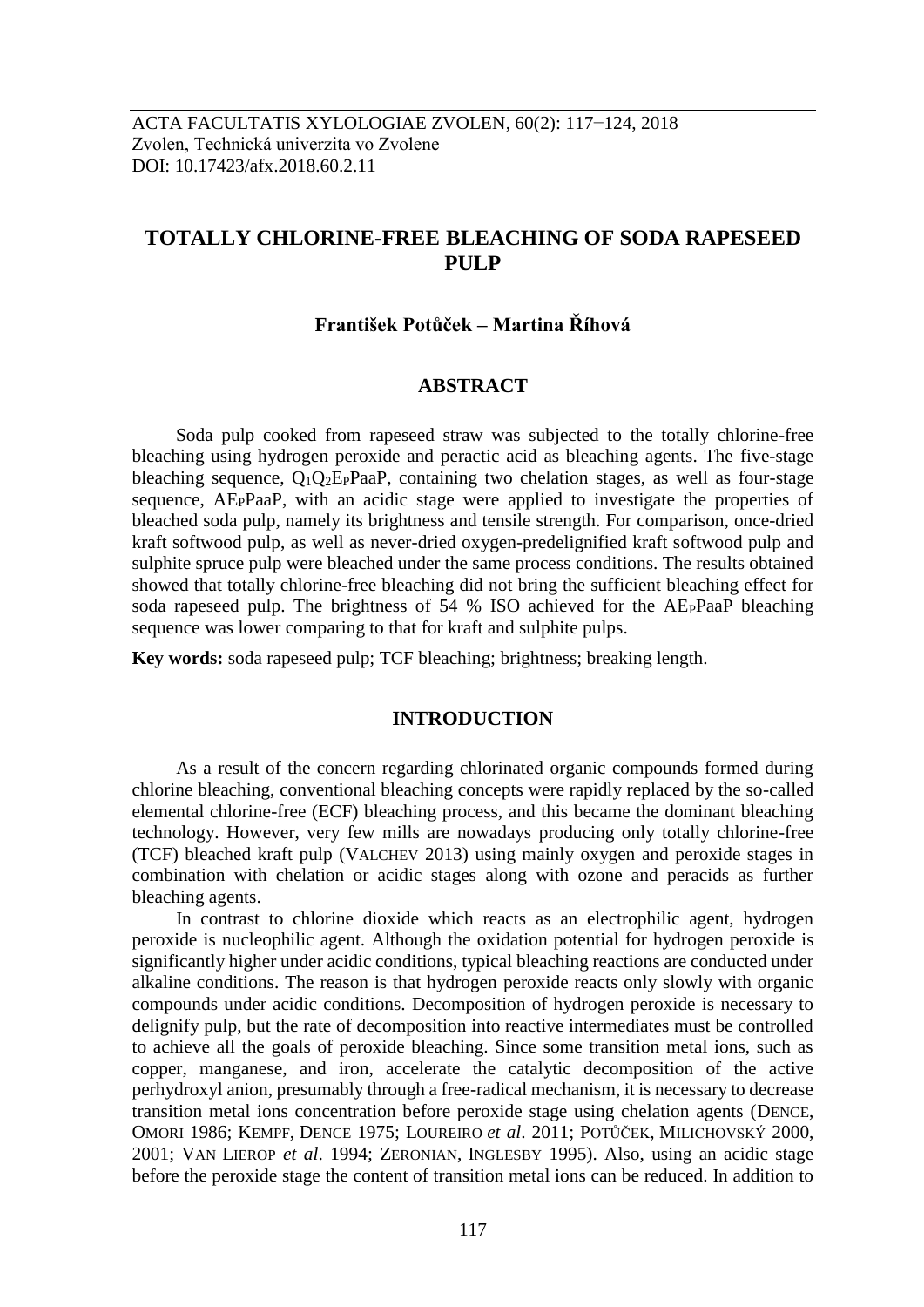that the hexenuronic acids groups consuming bleaching chemicals are undergone a mild acid hydrolysis. Hydrogen peroxide is usually used to brighten pulps during the final bleaching stages to prevent the pulp from losing brightness over time.

As in comparison with hydrogen peroxide peracids have a better leaving groups, their reaction with lignin following mainly an electrophilic pathway is both more rapid and more selective under acidic conditions. Peracetic acid is less sensitive to transition metals than hydrogen peroxide. Hence, peracetic acid is preferred for elemental chlorine-free sequences, with the peracetic acid stage ahead of the final peroxide stage, as well as for totally chlorinefree bleaching with final peracetic acid step under weak acidic conditions (BARROS *et al*. 2010; FLETCHER *et al*. 1997; LIEBERGOTT 1996; LOPÉZ *et al*. 2002; POTŮČEK, MILICHOVSKÝ 2001). Peracetic acid can be used as an equilibrium solution with a mixture of peracetic acid, acetic acid, and hydrogen peroxide, or as pure distilled acid (VALCHEV 2013). On the other hand, storage and handling of higher concentrations of peracetic acid with high hydrogen peroxide content are restricted due to its potential hazards, mainly in industrial mills.

In this paper, soda pulp cooked from rapeseed straw was subjected to a five-stage and four-stage totally chlorine-free (TCF) bleaching under laboratory conditions. Bleaching sequence consisted of two chelation steps or one acidic stage in combination with subsequent alkaline extraction followed by peracetic acid and hydrogen peroxide stages. Optical and tensile strength properties of soda rapeseed pulp were compared with those obtained for kraft and sulphite pulps cooked from softwoods under industrial conditions.

## **EXPERIMENTAL PART**

Rapeseed straw (*Brassica napus* L. convar. *napus*, in our case winter line genotype Labrador) harvested from the field in Polabian lowlands near the city of Pardubice (Czech Republic) (POTŮČEK, ŘÍHOVÁ 2015) was used for the pulping process. Raw materials consisted mainly of stalks, but approximately one third of total amount were valves of siliques. Chemical composition of both basic components of rapeseed straw, stalks and silique valves, was reported in the previous paper (POTŮČEK *et al*. 2014).

Batch soda-AQ pulping of rapeseed straw was carried out in a laboratory rotary digester comprising six autoclaves of 750 cm<sup>3</sup> capacity, immersed in an oil bath. Batch cooks were performed at the liquor-to-raw material ratio of 5:1, alkali charge of 19 % expressed as Na<sub>2</sub>O per oven-dried (o. d.) raw material, and the anthraquinone charge of 0.1 %, based on oven-dried raw material. The cooking temperature was 160 °C. The batch cook was ended as soon as the H-factor reached a desired value of 1,600 h (POTŮČEK *et al*. 2014).

After the cooking process, the cooked pulp was refined, thoroughly washed with tap water, and screened to remove rejects using 10 mesh sieve. The soda pulp was stored cold at a temperature of 6 °C before bleaching experiments. The kappa number of unbleached soda pulp was found to be 18.8, according to the standard Tappi test method T 236 om-99. Using an atomic absorption spectrophotometry method in accordance with SCAN-CM 63:05/P 83:05, the concentrations of transition metals (in mg per kg of o. d. pulp) in the unbleached soda pulp were found to be 22.7, 14.4, and 4.7 for Fe, Mn, and Cu, respectively.

Soda rapeseed pulp was subjected to the five-stage bleaching sequence. The chelation  $(Q_1, Q_2)$ , alkaline extraction  $(E_P)$ , peracetic acid (Paa), and hydrogen peroxide (P) stages were carried out in sealed polyethylene bags. The pulp samples were hand kneaded and treated in a preheated water bath. The consistency of pulp, *i. e*., mass fraction of moisturefree fibres in suspension expressed in %, in each bleaching stage was maintained at a value of 10 %.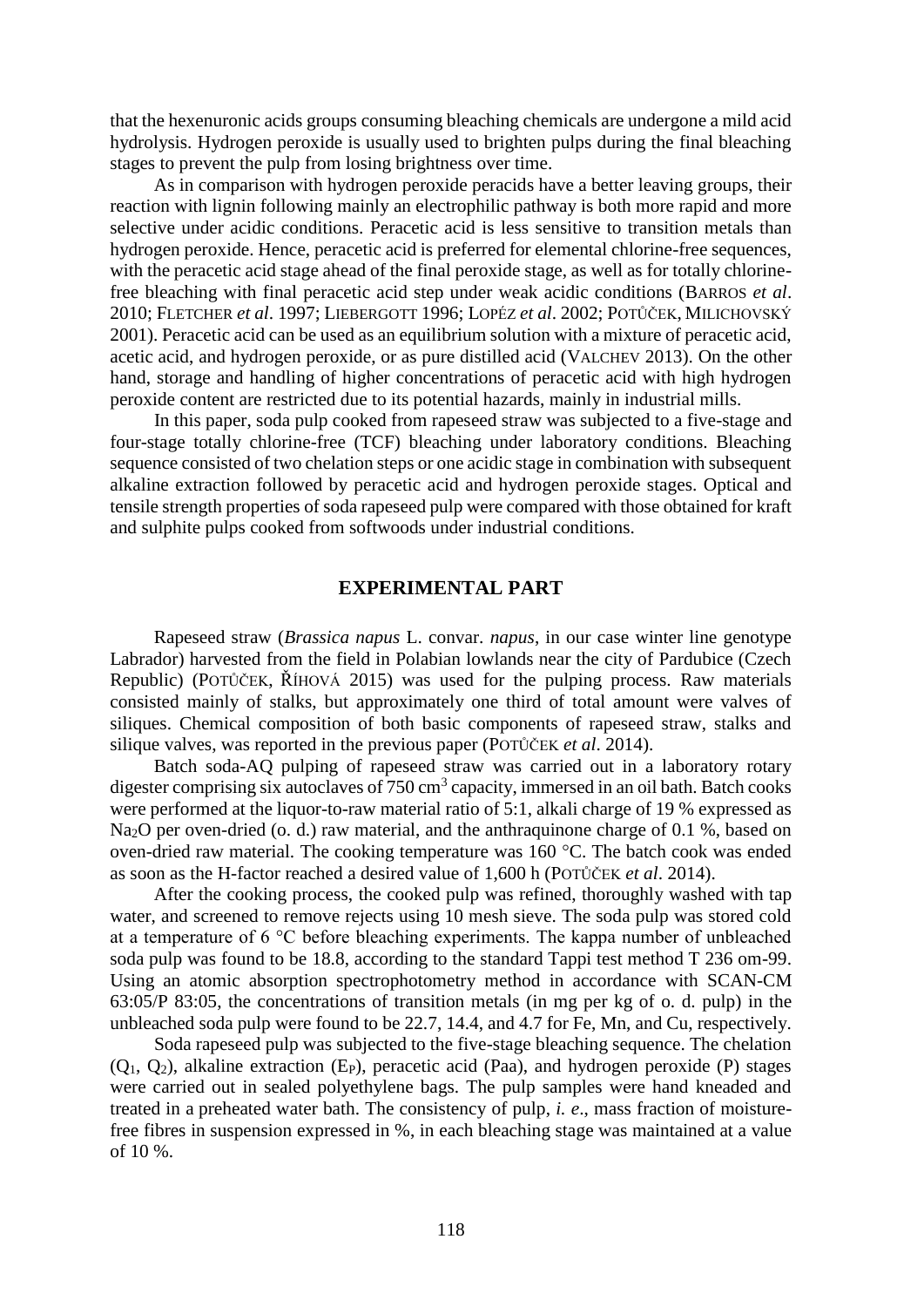The first and second chelation stages,  $Q_1$  and  $Q_2$ , with diethylenetriaminepentaacetic acid (DTPA) dose of 2 kg per 1 tonne of o. d. pulp were performed at a temperature of 60 and 70 °C, pH value of 8.5 and 5.0, and retention time of 120 and 40 min, respectively. The following alkaline extraction stage,  $E_P$ , was carried out at a temperature of 80 °C for 90 min. This stage was enhanced by hydrogen peroxide addition in the amount of 15 kg per 1 tonne of o. d. pulp. The NaOH charge was 0.7 % on the basis of o. d. pulp. Then, the pH value was adjusted to 10.8. The peracetic acid charge of 10 kg per 1 tonne of o. d. pulp was applied in the Paa stage operating at 70 °C and pH level of around 4.5 for 150 min. The hydrogen peroxide stage, P, was carried out at a temperature of 90 °C and at the pH value of 10.8 for 120 min. The hydrogen peroxide dose was 25 kg per 1 tonne of o. d. pulp. In order to reduce degradation of cellulose, the charge of  $0.5$  kg MgSO<sub>4</sub> per 1 tonne of o. d. pulp was always added in the E<sup>P</sup> and P stages.

For the AEPPaaP bleaching sequence, the process conditions in the acidic A stage were as follows: the sulphuric acid dose of 10 kg per 1 tonne of o. d. pulp, pH level of 3.3, temperature of 90 °C, and retention time of 120 min. After each stage a washing at 4 % pulp consistency was performed with distilled water. The pulp was washed thoroughly and then pressed to 25 % consistency.

For comparison, the kraft softwood pulps and sulphite spruce pulp obtained form an industrial source were undergone the  $Q_1Q_2E_PP$ aaP bleaching sequence. The kappa number of once-dried kraft softwood pulp, never-dried oxygen predelignified kraft softwood pulp, and never-dried oxygen predelignified sulphite pulp was 18.8, 10.5, and 12.5, respectively. Using the Kajaani FS-100 instrument, the distribution of the fibre length was also measured for soda, kraft, and sulphite pulps tested in this work.

Sample sheets were formed by means of a handsheet former machine. Handsheet grammage in grams per square metre varied from 75 to 85. Using an L&W Elrepho SE 071/070R instrument, the brightness of kraft pulp was measured for twenty samples obtained in each bleaching step. Breaking length and zero-span breaking length, under conditions when the length of a paper strip approaches zero and so the strength properties of fibre bundles are determined, was measured in accordance with Tappi test method T272 for ten samples of paper sheets by means of a breaking strength tester.

#### **RESULTS AND DISCUSSION**

Soda rapeseed pulp delignified to the kappa number of 18.8 with starting brightness of 28.7 % ISO was undergone the five-stage  $Q_1Q_2E_PPaaP$  bleaching sequence. Simultaneously, once-dried kraft softwood pulp with the kappa number of 18.8, as well as never-dried oxygen predelignified kraft softwood and sulphite spruce pulps with the kappa number of 10. 5 and 12.5, respectively, were TCF bleached under the same conditions.

During TCF bleaching, the removal of transition metal ions is important because hydrogen peroxide was applied in the  $E<sub>P</sub>$  and P stages. In the chelation stages, the pulp was treated with a chelating agent (DTPA) to reduce the transition metal content (especially Mn) in the pulp before peroxide bleaching. By choosing the proper pH in the Q stage, keeping most of the stabilizing Mg in the pulp is possible at the same time as the Mn content is significantly reduced. The best metal profile is obtained if the Q stage is done at pH 5–7. A significant reduction of the Mn content also occurs at pH levels as high as 9–10 (SIXTA *et al*. 2006).

Although the transition metal content was much lower for unbleached soda rapeseed pulp (22.7 mg Fe/kg o. d. pulp, 14.4 mg Mn/kg o. d. pulp, and 4.7 mg Cu/kg o. d. pulp) comparing to kraft pulp after oxygen delignification, in which mainly Mn content of 54.3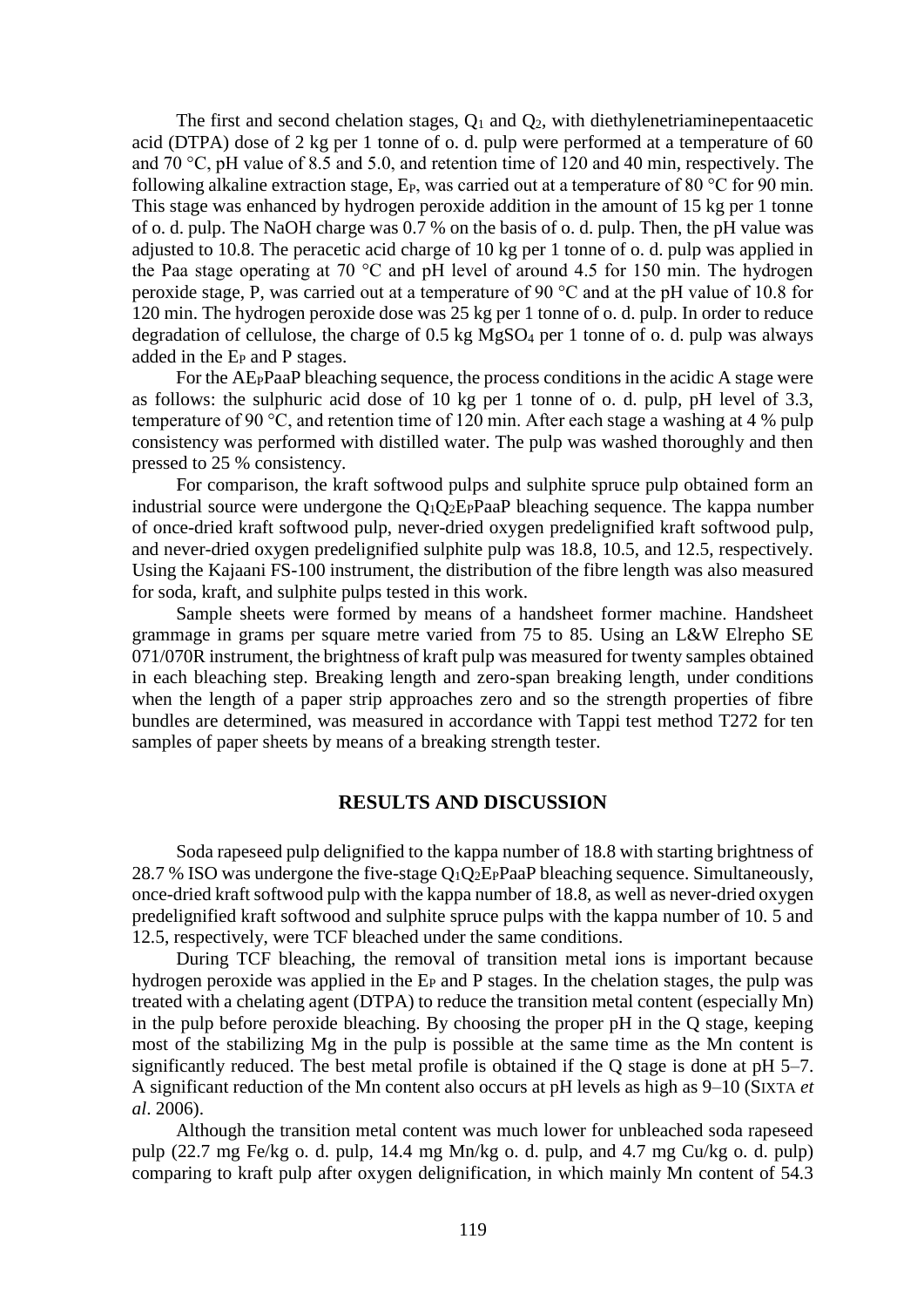mg/kg o. d. pulp for unbleached kraft softwood pulp was found to be too high (POTŮČEK, MILICHOVSKÝ 2000), two chelation stages were inserted prior to alkaline extraction stage.

Figure 1 illustrates the brightness measured for soda, kraft, and sulphite pulps. The bleachability of the soda rapeseed pulp is much lower than that of softwood pulps produced industrially. Bleaching in the  $Q_1Q_2E_1P_2P_3$  sequence produced total brightness increment of 9.9 points only comparing with the total brightness increments of 29.1, 27.6, and 23.5 % ISO achieved for once-dried kraft softwood pulp, never-dried pre-bleached kraft softwood and sulphite spruce pulps, respectively (*cf*. Figs. 1 and 2). For soda rapeseed pulp, an increase in the brightness of around 3 % ISO was achieved in each bleaching stage, whereas, in the case of kraft and sulphite pulps, the brightness increment of 0.02 to 0.46 % ISO attained in the Paa stage was infinitesimal (*cf*. Fig. 2). The results obtained showed that, under given laboratory conditions, the TCF bleaching sequence, was not efficient to achieve the sufficient brightness level of soda rapeseed pulp.



**Fig. 1 Pulp brightness after bleaching stages.**

Using the  $O_1O_2E_PPaaP_0$  bleaching sequence with the peroxide stage enhanced by oxygen for kraft softwood pulp after oxygen delignification with the initial brightness of 41.4 % ISO, the total brightness increment of 22 % ISO was reached in the preceding paper (POTŮČEK, MILICHOVSKÝ 2000). For comparison, ENAYATI *et al*. (2009) reported the bleaching results of canola stalks soda pulp with the initial kappa number of 23.8 and brightness of 36.5 % ISO. Using the three-stage bleaching sequence,  $D_0E_PD_1$ , the final brightness was found to be 78.4 % ISO.

During sequential bleaching operations, pulp fibre properties are gradually changed due to mechanical and chemical treatments. Single fibre strength is very important to paper and paperboard. Also fibres´ abilities to form fibre-to-fibre bonds are important for the strength of paper and paperboard.

The evaluation of pulp strength properties by conventional methods only is not suitable for detailed specifications of pulps or fibre line, as the measured tensile strength is a combination of tensile strength of fibres and fibre-to-fibre bond strength. Hence, the zerospan tensile test is a widely used method for evaluating the average strength of individual fibre rather than the strength of the paper itself. In the zero-span test, the tested sheet strips and, consequently, a given fibre is clamped at zero span of the tester jaws (LIN *et al*. 2014).

The zero-span breaking length of unbleached pulps and pulps after the TCF bleaching is illustrated in Fig. 3. Since the values of the zero-span breaking length measured for unbleached and bleached pulps lie within the 95 % confidence range, it seems that the TCF bleaching sequence did not have a negative impact on the tensile strength of pulp fibres.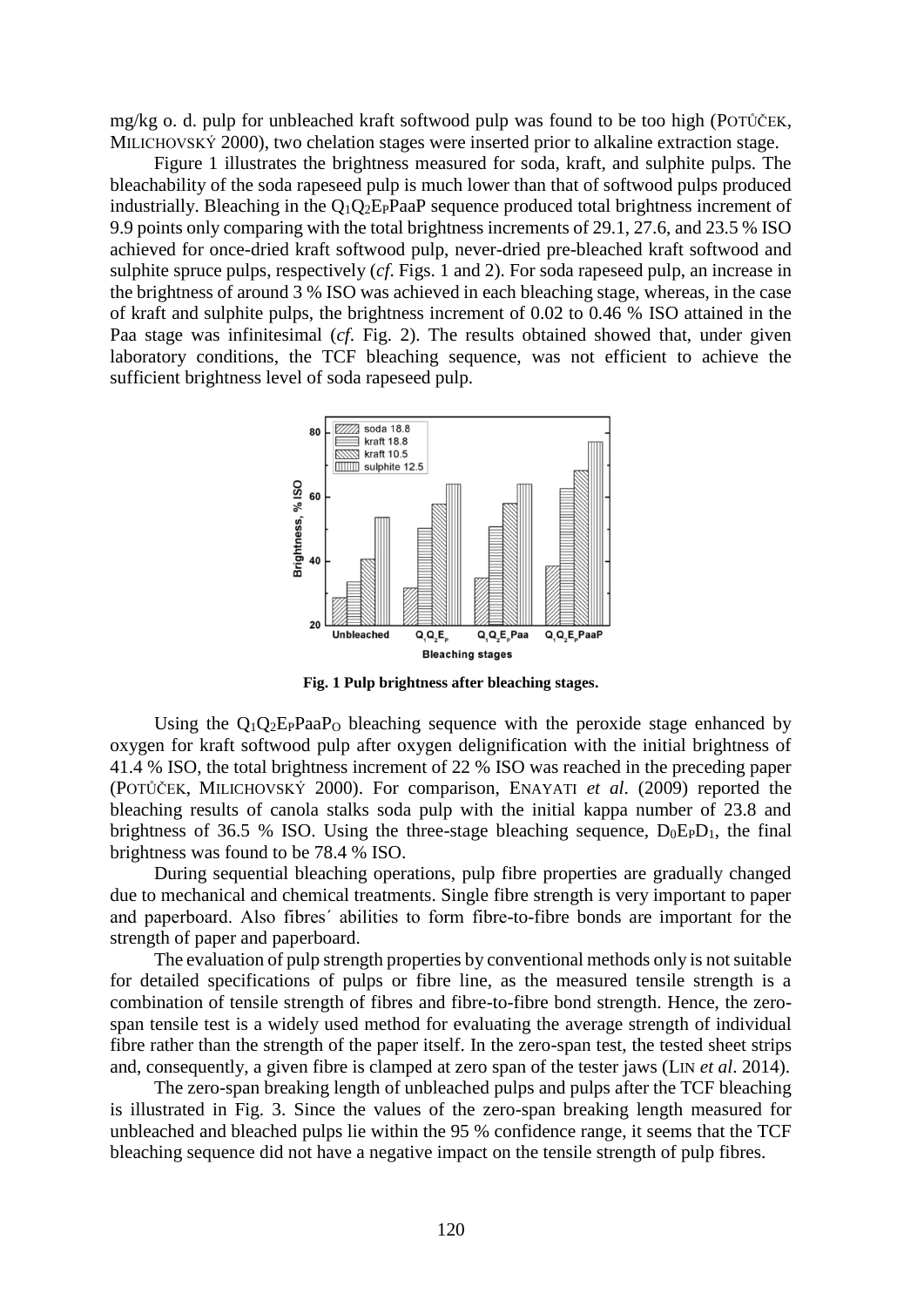

**Fig. 2 Brightness increment in bleaching stages of Q1Q2EPPaaP sequence.**



**Fig. 3 Zero-span breaking length for unbleached and bleached pulps for Q1Q2EPPaaP sequence (error bars: 95% confidence limits).**

As expected, only strength of sulphite pulp fibres is lower comparing with soda and kraft pulp fibres. The values of the zero-span breaking length for soda and kraft pulp are comparable with that of 3.92 km measured for unbleached softwood kraft pulp in the preceding paper (POTŮČEK, MILICHOVSKÝ 2000).

In contrast to fibre strength, the breaking length of pulp sheets influenced by tensile strength of fibres and fibre-to-fibre bond strength was found to be significantly different for soda rapeseed pulp and softwood pulps (*cf*. Fig. 4). As expected, for unbeaten softwood fibres, the breaking length was substantially lower compared to soda rapeseed pulp fibres. This finding can be ascribed to different morphological properties of softwood and rapeseed fibres. The weighted average length of soda rapeseed fibres was only 0.92 mm, while the average length of kraft and sulphite softwood fibres was 2.46 and 2.27 mm, respectively. Furthermore, the TCF bleaching might enhance the binding power of short soda rapeseed fibres so that the breaking length of bleached rapeseed pulp was by 25 % greater than that of unbleached one. It is worth mentioning that both values of the breaking length measured for soda rapeseed pulp lie between values of 3.17 and 6.92 km determined for soda rapeseed pulp unbeaten and beaten to 66 SR, respectively, in the previous paper (POTŮČEK, MILICHOVSKÝ 2011) where soda rapeseed pulp delignified to the kappa number of 37.1 was tested.

Since the brightness of soda rapeseed pulp after the  $Q_1Q_2E_PP$  and bleaching sequence was not sufficient, the acidic stage was applied instead of two chelation stages and the fourstage AEPPaaP sequence was tested with soda rapeseed pulp having the kappa number of 21.4 and initial brightness of 27.3 % ISO. Process conditions in the E<sup>P</sup> and Paa stages were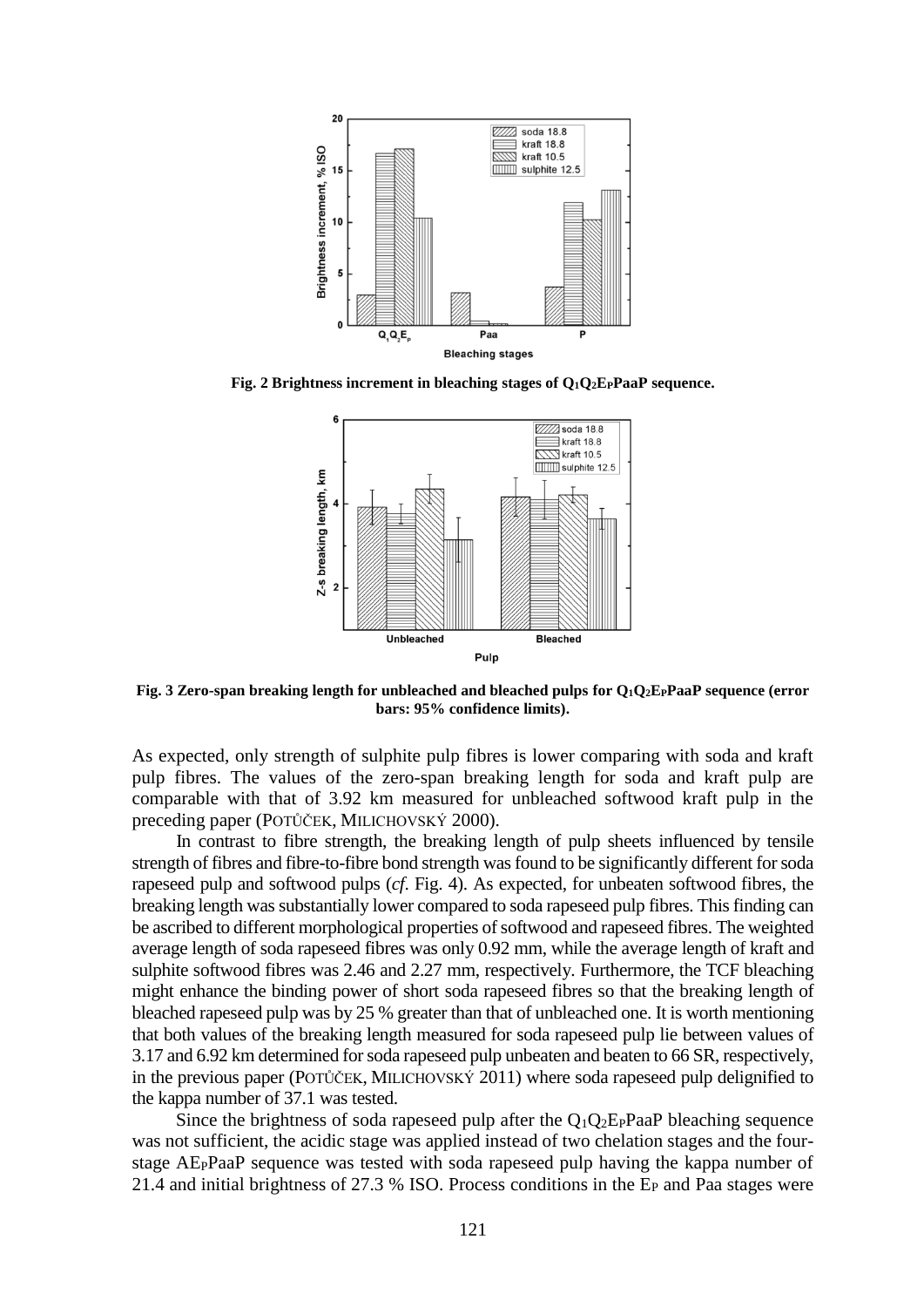the same as for the  $Q_1Q_2E_PP$ aaP sequence, only the peroxide charge and retention time were changed in the P stage. Besides original conditions given as 20 kg hydrogen peroxide charge per 1 tonne of o. d. pulp and retention time of 120 min, either hydrogen peroxide charge increased to 40 kg or longer retention time of 180 min were applied.



**Fig. 4 Breaking length for unbleached and bleached pulps for Q1Q2EPPaaP sequence (error bars: 95% confidence limits).**

Figure 5 illustrates that both higher hydrogen peroxide charge and longer retention time in the P stage had a positive impact on the pulp brightness which was increased by 7.4 % ISO and 3.4 % ISO, respectively, in comparison with the original conditions. It is worth pointing out that the alkaline E<sub>P</sub> stage after acidic stage gave the brightness of around 35.4 % ISO, *i. e.*, more than twice greater brightness increment was attained as in the  $Q_1Q_2E_P$ stages. A higher bleaching effect in the  $E<sub>P</sub>$  stage may be attributed better removing transition metals in the acidic stage in comparison with chelation stages. Similarly, the P stage revealed greater brightness increment, whereas Paa stage contribution to brightness was low as for the  $O_1O_2E_PP$ aaP bleaching sequence.

For the unbleached soda rapeseed pulp with the zero-span breaking length of 3.55 km and breaking length of 4.23 km, the influence of higher hydrogen peroxide charge and longer retention time on tensile strength properties was investigated as well. The zero-span breaking length and breaking length were found to be 3.84 and 6.30 km, 3.27 and 5.88 km, and 3.78 and 5.91 km for pulps bleached under original conditions, higher hydrogen peroxide charge, and longer retention time, respectively. As hydrogen peroxide is less selective agent than peracetic acid or chlorine dioxide, a decrease in the zero-span breaking length was evident particularly for the higher hydrogen peroxide charge.



**Fig. 5 Influence of hydrogen peroxide charge and retention time on soda pulp brightness for AEPPaaP sequence.**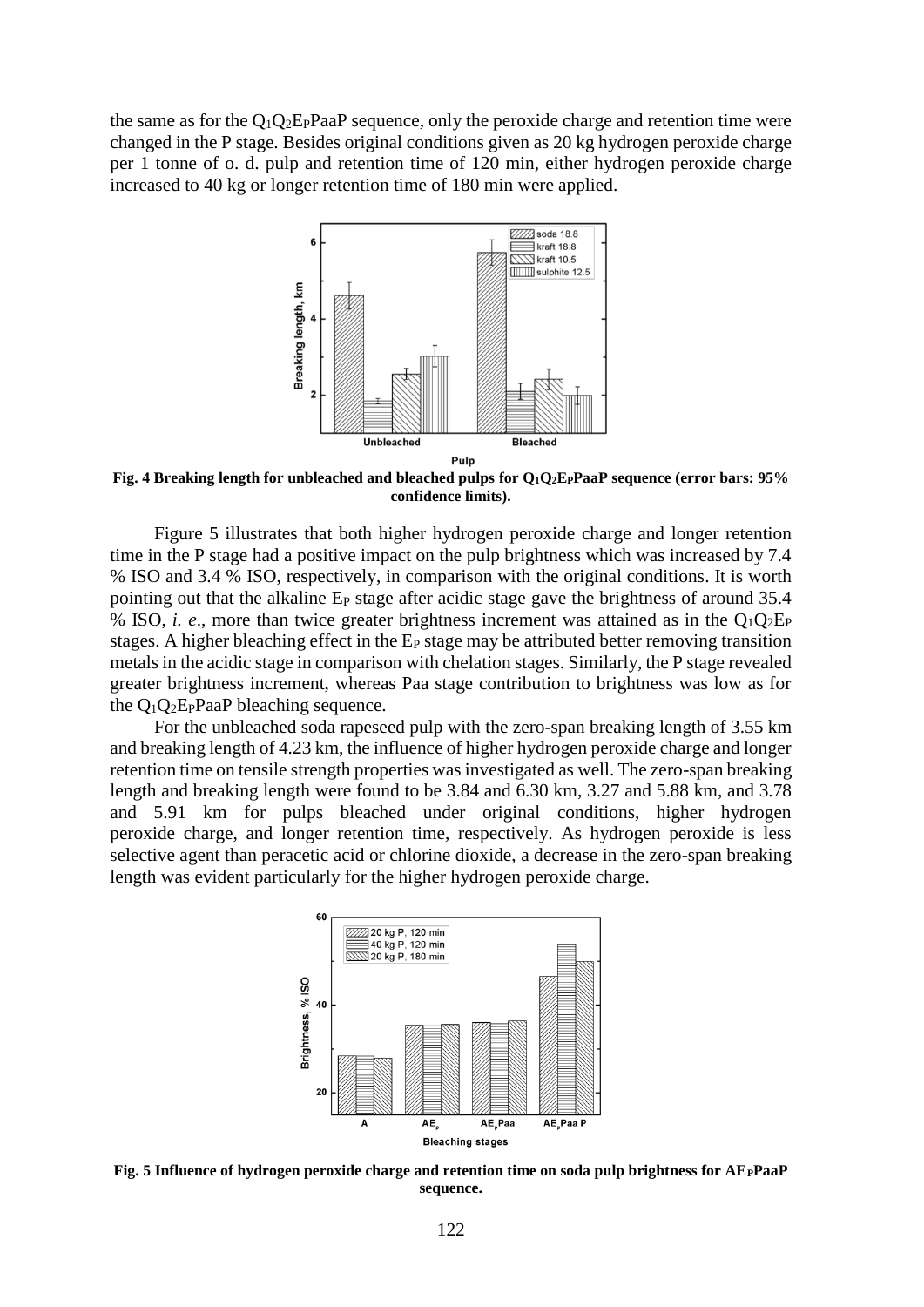### **CONCLUSION**

In spite of limited number of experiments, some conclusions valid within the framework of our study can be made. In agreement with ATEŞ *et al*. (2015), the above presented data demonstrates that the totally chlorine-free bleaching sequence did not bring an adequate brightness level to soda pulp cooked from rapeseed straw. The reasons are different anatomic and chemical characteristic of soda pulp fibres from rapeseed straw along with the high ash content in trace elements in comparison with softwood and hardwood pulps. In spite of these facts, the four-stage AEPPaaP bleaching sequence enables to reach the brightness of 54 % ISO, while the five-stage  $Q_1Q_2E_1P_2P_3$  sequence only 38.6 % ISO. Therefore, the ECF bleaching sequences enabling 84 % ISO brightness seem to be more suitable for soda pulps from rapeseed straw (POTŮČEK, ŘÍHOVÁ 2017).

#### **REFERENCES**

ATEŞ, S., DENIZ, I., KIRCI, H., ATIK, C, OKAN, O. T. 2015. Comparison of pulping and bleaching behaviors of soma agricultural residues. In Turkish Journal of Agriculture and Forestry, 2015, 39: 144–153.

BARROS, D. P., SILVA, V. L., HÄMÄLÄINEN, H., COLODETTE, J. L. 2010. Effect of last stage bleaching with peracetic acid on brightness development and properties of eucalyptus pulp. In Bioresources, 2010, 5(2): 881–898.

DENCE, C. W., OMORI, S. 1986. A survey of hydrogen peroxide bleaching of mechanical and chemimechanical pulp – factors affecting brightness. In Tappi Journal, 1986, 69(10): 120–125.

ENAYATI, A. A., HAMZEH, Y., MIRSHOKRAIE, S. A., MOLAII, M. 2009. Papermaking potential of canola stalks. In BioResources, 2009, 4(1): 245–256.

FLETCHER, D. E., JOHANSSON, N. G., BASTA, J. J., HOLM, A.-S., WACKERBERG, E. 1997. TCF bleaching of sulphite pulps – new aspects. In Tappi Journal, 1997, 80(12): 143–147.

KEMPF, A. W., DENCE, C. W. 1975. The reactions of hardwood lignin model compounds with alkaline hydrogen peroxide. In Tappi Journal, 1975, 58(6): 104–108.

LIEBERGOTT, N. 1996. Peracid delignification and bleaching of chemical pulp: Part I: Delignification. In Pulp and Paper Canada, 1996, 97: 21–26.

LIN, B., HE, B., LIU, Y., MA, L. 2014. Correlation analysis for fiber characteristics and strength properties of sofrwood kraft pulps from different stages of a bleaching fiber line. In Bioresources, 2014, 9: 5024–5033.

LOPÉZ, F., EUGENIO, M. E., DIAZ, M.J., PÉREZ, I.,JIMÉNEZ, L. 2002. Bleaching of olive tree residues pulp with peracetic acid and comparative study with hydrogen peroxide. In Industrial and Engineering Chemistry Research, 2002, 41: 3518–3525.

LOUREIRO, P. E. G., EVTUGUIN, D. V.,CARVALHO, M. G. V. S. 2011. The final bleaching of eucalyptus kraft pulps with hydrogen peroxide: relationship with industrial ECF bleaching history and cellulose degradation. In Journal of Chemical Technology and Biotechnology, 2011, 86: 381–390.

POTŮČEK, F., GURUNG, B., HÁJKOVÁ, K. 2014. Soda Pulping of Rapeseed Straw. In Cellulose Chemistry and Technology, 2014, 48(7–8): 683–691.

POTŮČEK, F., MILICHOVSKÝ, M. 2000. Kraft pulp bleaching with hydrogen peroxide and peracetic acid. In Chemical Papers, 2000, 54(6a): 406–411.

POTŮČEK, F., MILICHOVSKÝ, M. 2001. Totally chlorine-free bleaching of kraft pulp. In Cellulose Chemistry and Technology, 2001, 35(5–6): 531–544.

POTŮČEK, F., MILICHOVSKÝ, M. 2011. Rapeseed straw as a possible source of non-wood fibre materials. In Cellulose Chemistry and Technology, 2011, 45(1–2): 23–28.

POTŮČEK, F., ŘÍHOVÁ, M. 2015. Bending stiffness for handsheets made of a blend of secondary fibres and chemi-mechanical pulp from rapeseed straw. In Acta Facultatis Xylologiae Zvolen, 2015, 57(2): 89–95.